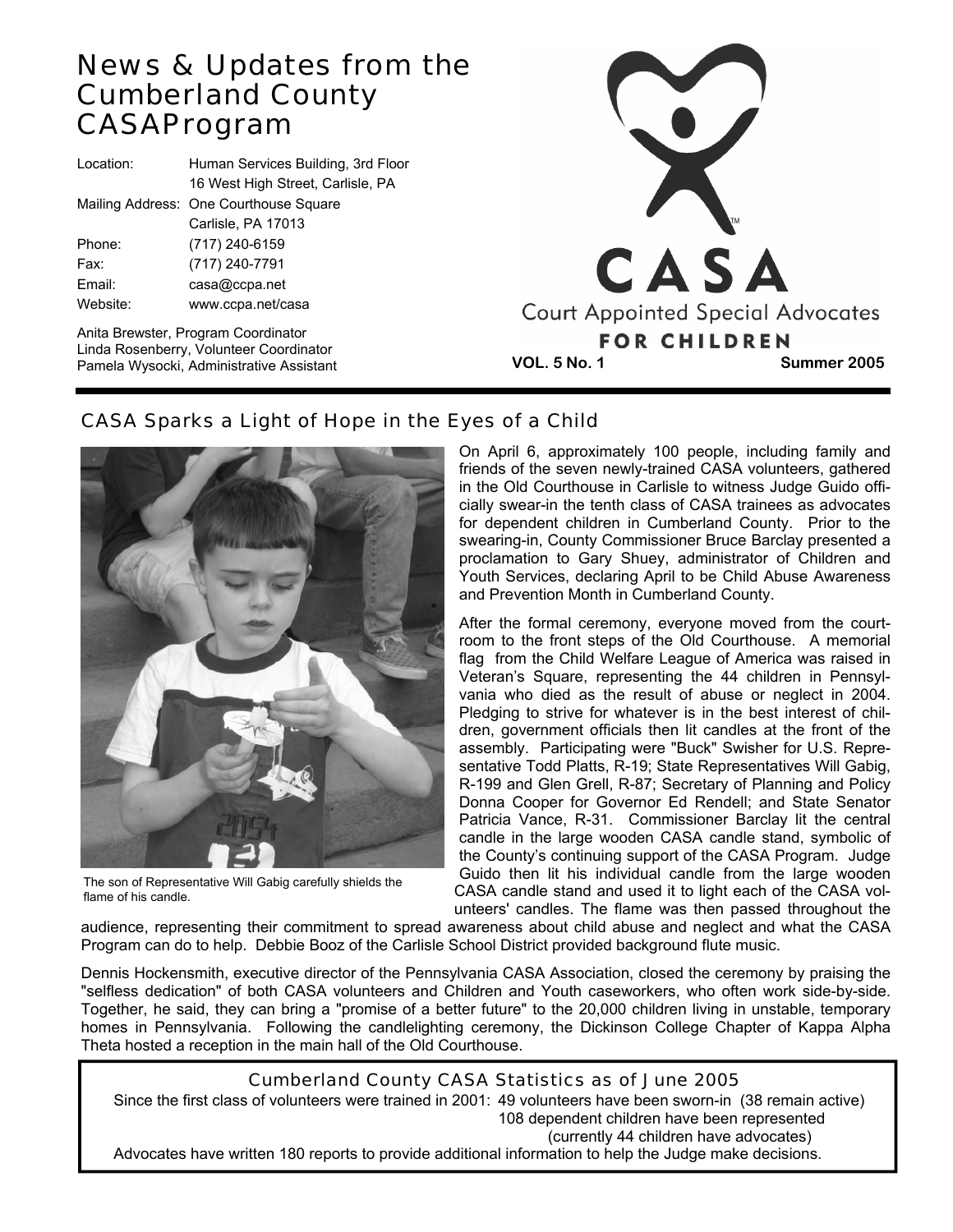### Meet the Tenth Corps of CASA Volunteers

**Steve Bailey** was born in Richmond, Virginia and moved frequently during his childhood. After serving 5 years in the Air Force (including duty in Viet Nam), Steve got his BSBA degree and has worked in banking, retail and manufacturing management, taught as an adjunct professor, and worked in data processing. He took early retirement in 2000, but returned to work full-time in 2004. Steve has 2 adult daughters who live in Richmond. He loves to travel and experience other cultures, and enjoys photography and computers.

**Dotty Brlansky** has lived in Cumberland County for the past 18 years. She is retired but teaches part-time at the Carlisle OIC. She teaches reading to adults with disabilities and tutors adults studying for their GED tests. She also volunteers on the hotlines for Rape Crisis and Hero Project and Domestic Violence Services.

Patricia Gasant's passion for helping foster children came from growing up herself in an unfit home for a child. Knowing how hard life can be for an innocent child, she was driven to start her first volunteership with CASA in 1998 in California during college. She moved to San Diego after college for a job and there she found Foster Youth Mentors and joined their volunteer program. Shortly after that, she developed epilepsy and had to give up volunteering due to losing her license. Eventually Patricia moved to Cumberland County and through the internet discovered that the CASA Program was here in her area. While awaiting her "clean bill of health" in June and thereby having her license reissued, Patricia has helped out the CASA Office in a variety of other ways, such as in marketing the Program.

Until her recent retirement, **Jacquie Gensel** had no understanding of the concept of free time. A native of Carlisle, Jacquie's career as a Custom Software Developer and Office Manager in her husband's Computer Service and Consulting firm along with her responsibilities as a wife, mother and grandmother filled every moment. Jacquie now enjoys reading, traveling and relaxing with her husband on the beaches of the Outer Banks. Her favorite pastimes are spending time with her family and spoiling her grandchildren. With her newly found free time, Jacquie has decided to pursue her dream of helping children in need. As a CASA volunteer Jacquie hopes to give a voice to children and help protect their right to have a safe and loving home.

**Dana Gleason** is a single father living with his son in New Cumberland, Pennsylvania. Dana builds web sites for medical groups, and is active in various other organizations.

**Georgia Lain** is a native of South Jersey and has lived in Cumberland County for 5 years. Prior to moving to PA, she worked for YMCA Camp Ockanickon in New Jersey in administration and child care. She has a strong desire to help children with the larger picture of their lives and believes that the CASA program is a wonderful opportunity for her to contribute and be a voice for a child. Georgia is a wife to her best friend, Darol, mother to her ten-year-old son and her two stepdaughters, ages seven and ten. She values her relationship with her immediate and extended family. The values that her family shares with each other are honesty, mutual respect and love. She enjoys many things—a few of which are spending time with her family (including traveling to visit New Jersey and Wyoming relatives), reading, writing, photography, and watching her son play football and baseball and her stepdaughters play soccer.

**Brandi Kay Thrush** left Cumberland County long enough to explore the back woods of Ft. Leonardwood, Missouri, the Eastern Shores of South Carolina, and the Beach for Lovers in Virginia. Since she has returned to the Newville area, Brandi has a fulltime job with the Pennsylvania Higher Education Assistance Agency as an administrative assistant, and two part-time jobs as a security supervisor with Capital Security Agency and as a clerk with Ross retail store. She volunteers as a classroom advisor for Junior Achievement at her alma mater, Carlisle High School. For enjoyment she spends time with her very special son, Mason Kyle Thrush, who starts Kindergarten this fall in the Big Spring School District. Brandi considers her life to be very full but is always looking for more opportunities.



From the left: Dana Gleason, Dotty Brlansky, Anita Brewster, Jacquie Gensel, Brandi Thrush, Steve Bailey, Patricia Gasant, Judge Guido, Georgia Lain, Carl Connellan, and Linda Rosenberry.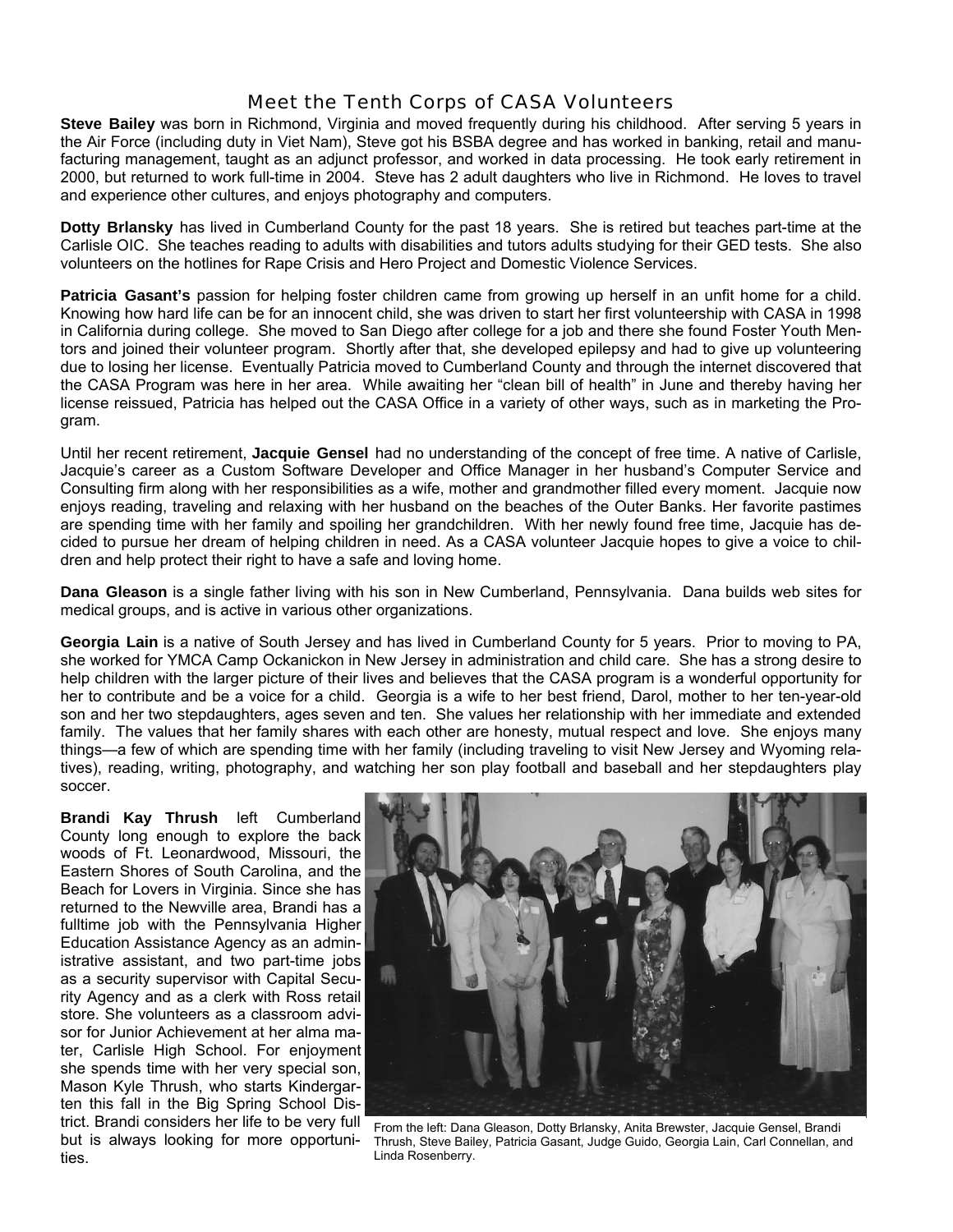#### NCASA Convention

Anita Brewster and Linda Rosenberry attended the Annual National CASA Convention in Atlanta, Georgia in April. While there they received valuable training which will help to strengthen the Program. As an added bonus, they were able to reconnect with Judie Updike, a CASA volunteer from the first training class who now lives in Georgia.

#### Question & Answer Reception

On January 27, concerned citizens from around Cumberland County attended an informational evening promoting the CASA Program. After a brief introduction by Volunteer Coordinator Linda Rosenberry, Peggy Shedden, Maggie Fitzpatrick, and Betsy Schorpp shared their experiences as volunteers advocating for children in dependency court. Judge Guido also spoke to the effectiveness of the volunteers.

#### Fall Training Dates Set

Training for new volunteers will be held on five consecutive Saturdays this Fall from October 15 through November 12. Sessions will run from 9 am to 3:30 pm, with a half-hour break for lunch. In addition to covering the material from the comprehensive National CASA training manual, trainees will also benefit from presentations by professionals regarding a wide range of topics which prepare volunteers to advocate effectively for children in the Court system.

For more information on participating in the training, go to www.ccpa.net/casa or contact the CASA Office at 240-6159 or casa@ccpa.net.

#### Funding Solidified

Recently, Cumberland County Commissioners agreed to sustain the CASA Program at its current level of funding. Over the past two years, the Cumberland County CASA Program received an expansion grant of \$51,500 from National CASA. Among other things, this grant provided for the hiring of a Volunteer Coordinator whose main goals have been to recruit and retain quality volunteers and to make the CASA Program more widely recognized and supported among the citizens of Cumberland County. With the commitment from the Commissioners, the CASA Program is positioned to continue expanding the advocacy volunteers are able to give to the children in dependency in Cumberland County.

#### Building Strong Families Conference "Families in Transition"

Thursday, October 20, 2005 8:30 am –4:00 pm Messiah College, Grantham, PA Cost: \$40



For seminar and registration information see: http://www.messiah.edu/departments/family/resources/BSF2005/

#### Spreading the Word

In addition to advocating for children, many of the volunteers willingly give their time to help promote the CASA Program at various events and presentations. On June 8, Representative Glen Grell held a press conference in the rotunda of the Capitol to heighten awareness of the CASA Program across the state and to introduce the Fourth Annual Criterium and Family Festival, held July 9 on the streets of downtown Harrisburg to benefit PA CASA. CASA volunteers Kathy Kohlhaas and Sandy Evans, along with the grandparents from one of Sandy's cases, were present to lend their support and stories to the event. Volunteers Maggie Fitzpatrick, Jacquie Gensel, Dana Gleason, Brandi Thrush, and Wendy Tibbetts helped to spread the word about CASA at the American MusicFest during the July 4 weekend. The CASA Office makes about 2 presentations to individuals and/or groups each month. In the past six months, CASA volunteers who have joined their voices to those of the staff to help people understand the role of a child advocate include Carol Bell, Maggie Fitzpatrick, Peggy Shedden, Betsy Schorpp, EJ McKenna-Hieb, and Donna Wolfe.

#### Jefferson Award Recipient

Dotty Brlansky, one of the newest CASA volunteers, was recently recognized as a Jefferson Award recipient in the Harrisburg area for 2005 for her work at OIC, Domestic Violence, and Rape Crisis. The Jefferson Awards were established in 1972 to encourage and honor individuals for their achievements and contributions through public and community service. Dotty certainly exemplifies the heart and soul of a volunteer, dedicating many hours to help those in need in the community.

#### Monitor Donated

Through the generosity of Steve Kownacki, the owner of Final Focus Video in Mechanicsburg and a board member of PA CASA, the CASA Program received a 20" Mitsubishi Diamond Pro monitor. This will make page layout and design easier and more efficient for all the desktop publishing that the CASA Office does.

#### NAAAAAAAAAAAAAAAAAAAAAAAA OUR MISSION. . . The mission of the Cumberland County ◀ ◀ VVV Court Appointed Special Advocate (CASA) ◀ Program is to assist the court in determining Á j<br>D what is in the best interest of abused and/or ◀ neglected children whose cases are in the ◀ **AAAAA** court system. Through objective investiga-₹ ◀ tion and observation with the focus on the ◀ child assigned, trained CASA volunteers will ◀ develop and present their recommendations ◀ Í. ◀ to the court to aid in establishing a safe, ◀ permanent and nurturing home in an expedi- $\blacktriangleleft$  $\blacktriangleright$ ◀ tious manner. Z